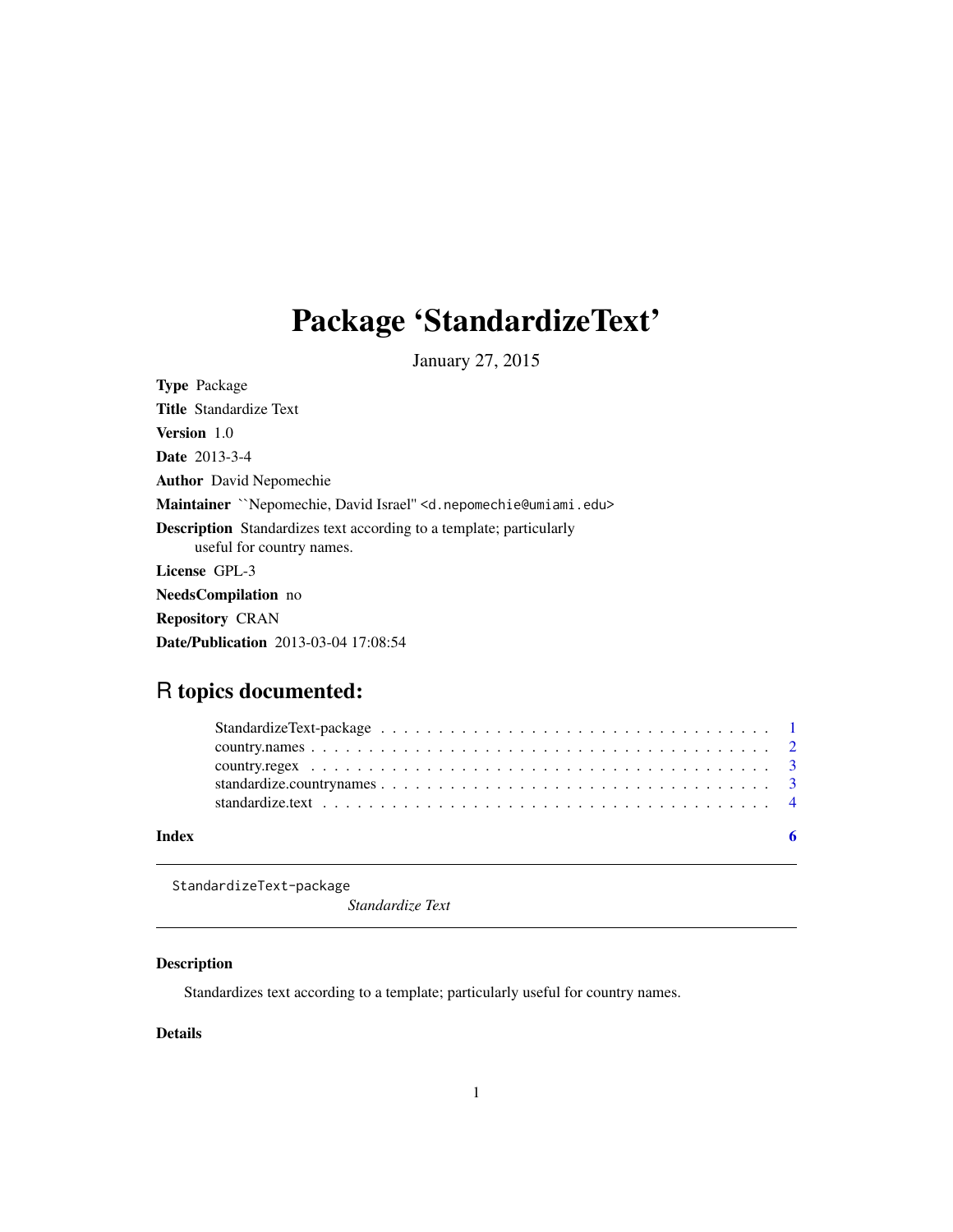Package: StandardizeText Type: Package Version: 1.0 Date: 2013-3-4 License: GPL-3

<span id="page-1-0"></span>This package contains two main functions: standardize.text() standardizes generic text, and standardize.countrynames() is optimized for standardizing country names.

#### Author(s)

David Nepomechie; Maintainer: "Nepomechie, David Israel" <d.nepomechie@umiami.edu>

#### Examples

```
library(StandardizeText)
sample.text <- c("blue car","STOP","email","tree")
sample.std <- c("the tree","car","e-mail","stop")
sample.df <- data.frame(foo=2:5,bar=sample.text, baz=7:4, qux=sample.std)
out.a <- standardize.text(sample.text,standard=sample.std,suggest="auto")
out.b <- standardize.text(sample.df,2,sample.df,"qux",suggest="auto")
```
country.names *Country Names*

#### Description

A list containing the country names used by various organizations, including the International Monetary Fund (IMF), International Standards Organization (ISO), Penn World Tables (PWT), World Bank (WB), and World Health Organization (WHO). The default names are mostly derived from the ISO name set.

### Usage

data(country.names)

#### Format

The format is: List of 6 \$ default: chr [1:260] "Afghanistan" "Aland Islands" "Albania" "Algeria" ... \$ imf : chr [1:184] "Islamic Republic of Afghanistan" "Albania" "Algeria" "Angola" ... \$ iso : chr [1:249] "Afghanistan" "Aland Islands" "Albania" "Algeria" ... \$ pwt : chr [1:189] "Afghanistan" "Albania" "Algeria" "Angola" ... \$ wb : chr [1:217] "Afghanistan" "Albania" "Algeria" "American Samoa" ... \$ who : chr [1:193] "Afghanistan" "Albania" "Algeria" "Andorra" ...

### Examples

data(country.names)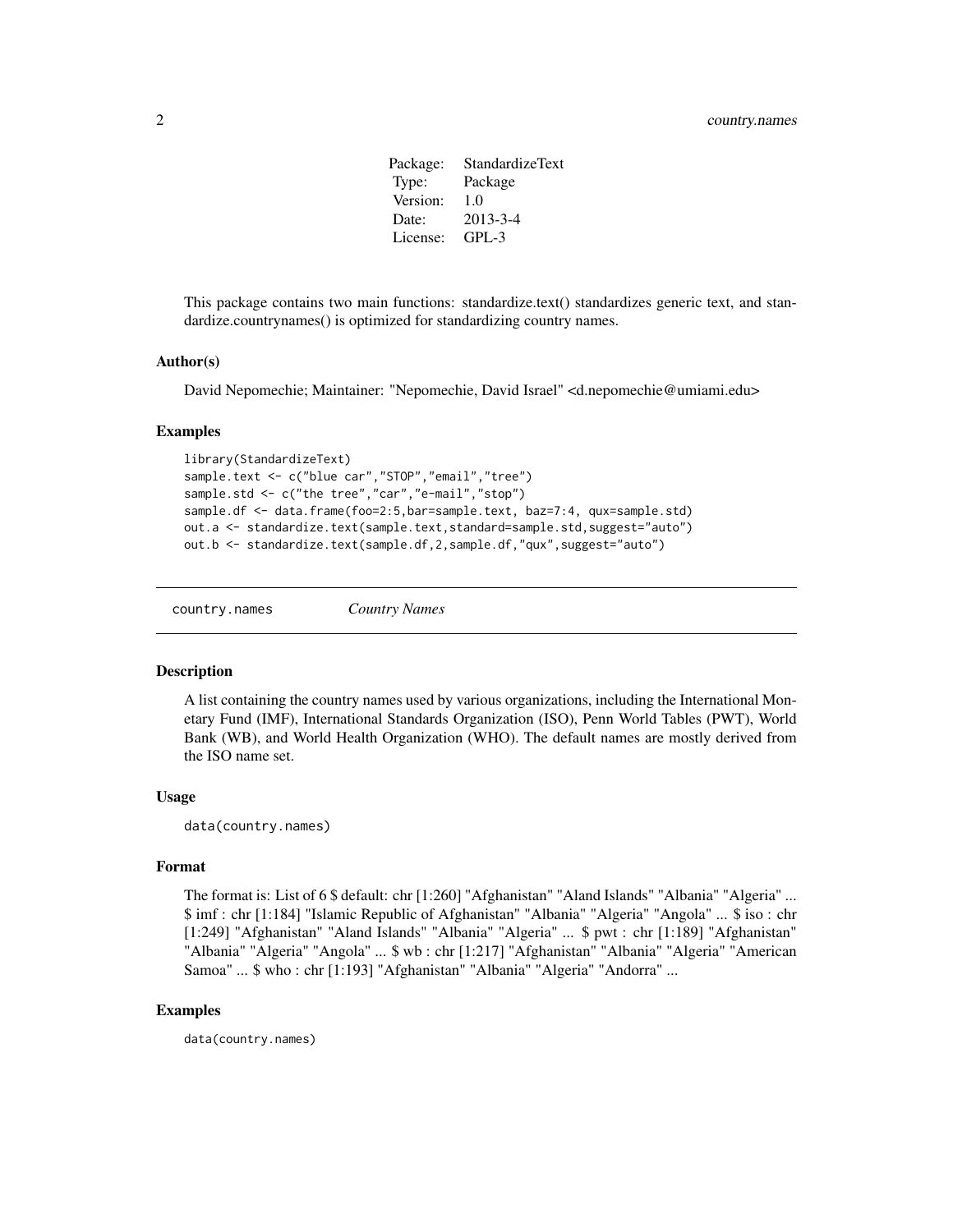<span id="page-2-0"></span>

### Description

A data frame containing regular expressions for matching country names, where each country is identified by the ISO 3166-1 Alpha-2 code. Used internally by the standardize.countrynames function.

#### Usage

data(country.regex)

### Format

A data frame with 260 observations on the following 2 variables.

regex a character vector

code a character vector

# Examples

data(country.regex)

standardize.countrynames

*Standardize Country Names*

# Description

Takes in a dataframe or vector containing a column of country names and returns the data structure with the names standardized.

# Usage

```
standardize.countrynames(input, input.column = NULL, standard = "default", standard.column = NULL, on
```
#### Arguments

| input        | A data frame or vector containing a column of country names                                                              |
|--------------|--------------------------------------------------------------------------------------------------------------------------|
| input.column | The column containing country names if input is a data frame, identified by name<br>or number; ignored if input a vector |
| standard     | The name of an included name set (see details), or a data frame or vector con-<br>taining a column of standard names     |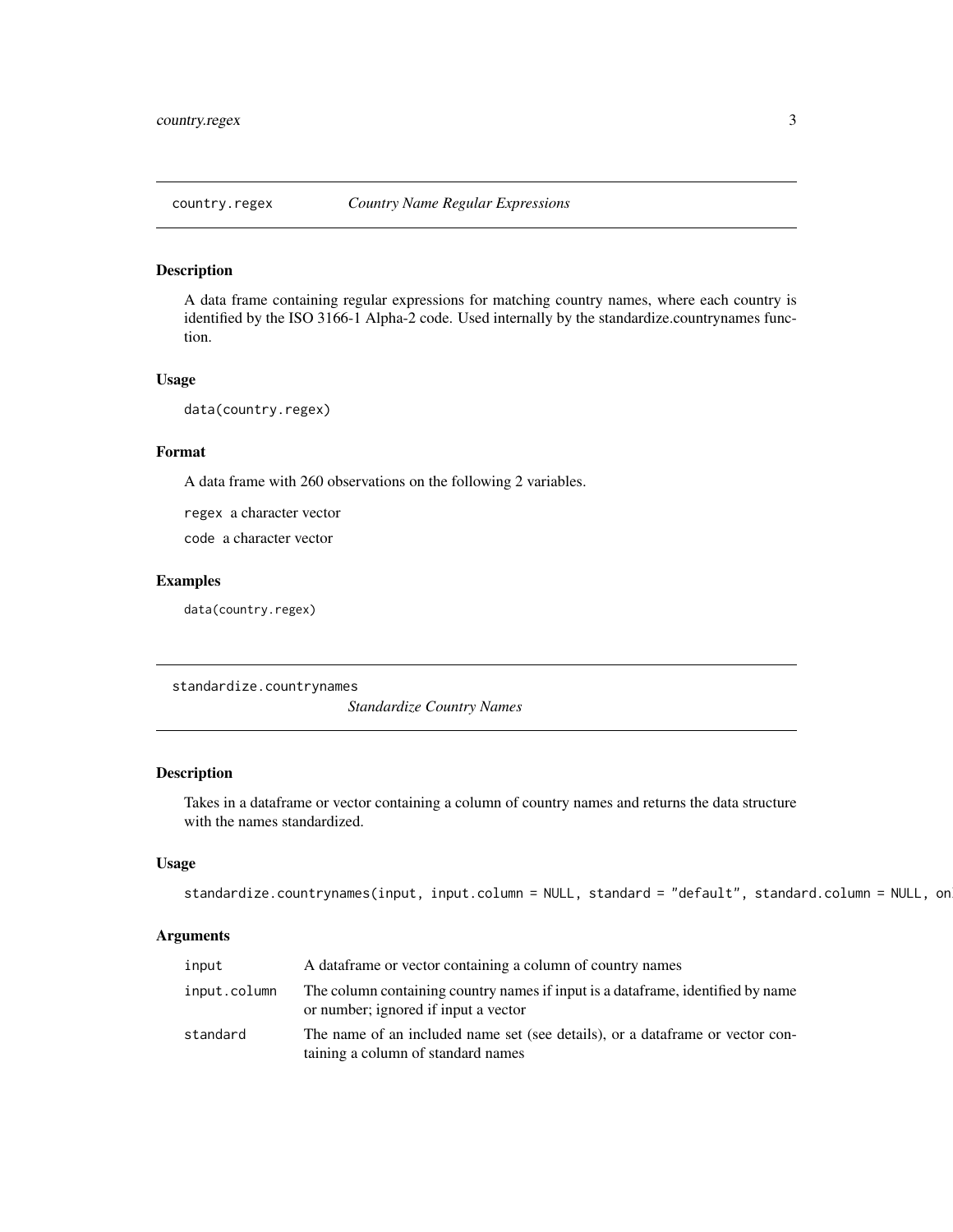<span id="page-3-0"></span>

| standard.column |                                                                                                                                                         |
|-----------------|---------------------------------------------------------------------------------------------------------------------------------------------------------|
|                 | The column containing standard names if standard is a data frame, identified by<br>name or number; ignored if standard a vector or an included name set |
| only.names      | Only return a vector of standardized names                                                                                                              |
| $na$ . $rm$     | Remove any countries not contained in the standard set                                                                                                  |
| suggest         | Suggestions for inexact matches; "prompt" allows user to select desired sugges-<br>tions, "auto" applies all, "none" applies none                       |
| print.changes   | Print which names changed                                                                                                                               |
| verbose         | Print full output, including names of nonidentified countries                                                                                           |

# Details

Included name sets "default": Naming convention based on the ISO "imf": International Monetary Fund names "iso": International Standards Organization names "pwt": Penn World Tables names "wb": World Bank names "who: World Health Organization names

#### Value

If input a dataframe, returns the identical dataframe with the country names column standardized; if input a vector of country names, returns the standardized vector

# Examples

```
library(StandardizeText)
sample.names <- c("Aland Is.","Brunei Daru.","Ivory Coast","The Gambia")
sample.std <- c("brunei","aland is","gambia, the","cote divoire")
sample.df <- data.frame(foo=2:5,bar=sample.names, baz=7:4, qux=sample.std)
#Standardize vector using iso names
out.a <- standardize.countrynames(sample.names,standard="iso",suggest="auto")
#Standardize vector using provided names
out.b <- standardize.countrynames(sample.names,standard=sample.std,suggest="auto")
#Standardize dataframe using wb names
out.c <- standardize.countrynames(sample.df,2,standard="wb",suggest="auto",verbose=TRUE)
#Standardize dataframe using provided names without suggestions
out.d <- standardize.countrynames(sample.df,"bar",sample.df,"qux",suggest="none",verbose=TRUE)
```
standardize.text *Standardize Text*

### Description

Takes in a dataframe or vector containing a column of text and returns the data structure with the text standardized.

#### Usage

standardize.text(input, input.column = NULL, standard, standard.column = NULL, regex = NULL, codes = N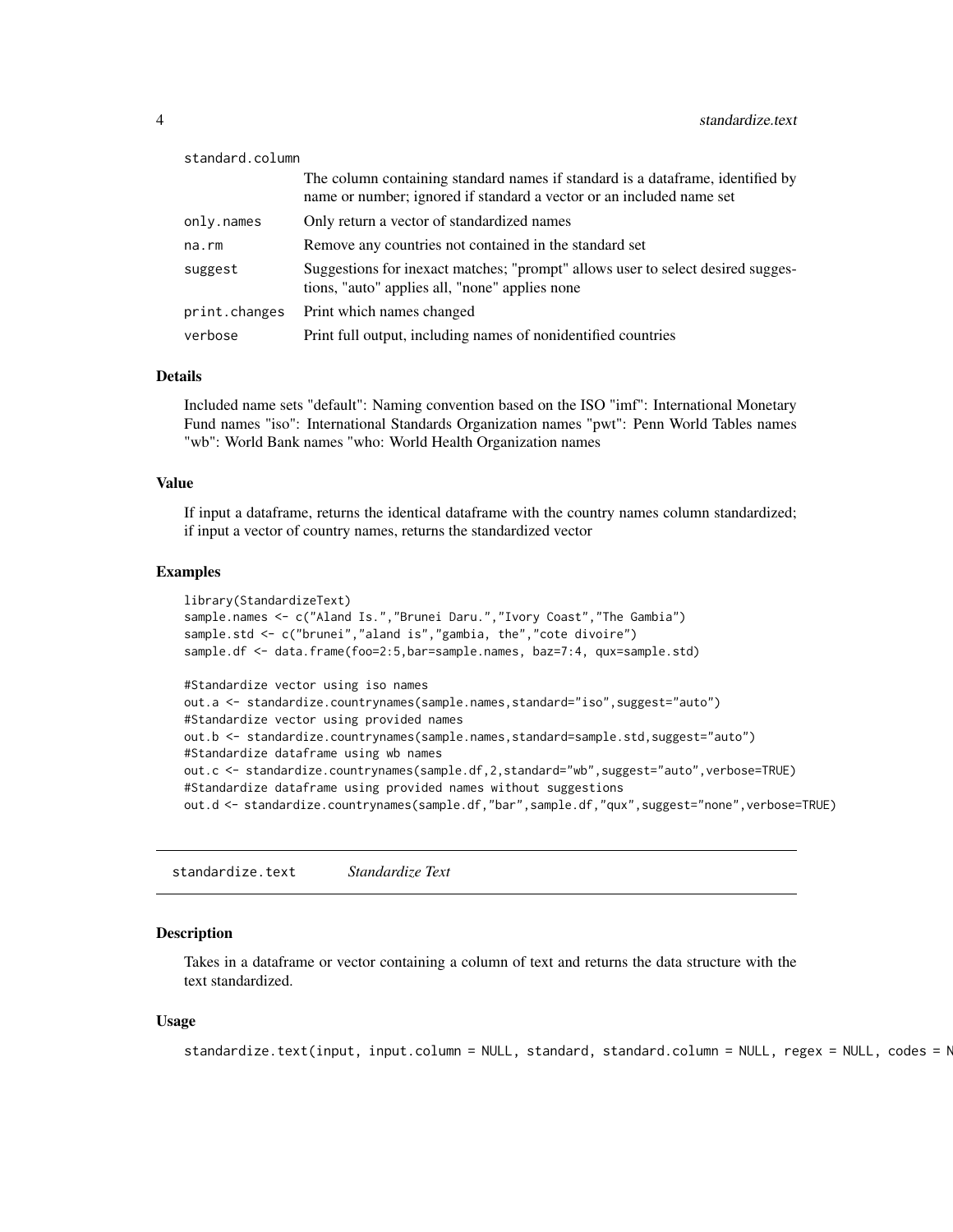# standardize.text 5

# Arguments

| input           | A data frame or vector containing a column of text                                                                                |  |  |  |
|-----------------|-----------------------------------------------------------------------------------------------------------------------------------|--|--|--|
| input.column    | The column containing text if input is a dataframe, identified by name or num-<br>ber; ignored if input a vector                  |  |  |  |
| standard        | A dataframe or vector containing a column of standard text                                                                        |  |  |  |
| standard.column |                                                                                                                                   |  |  |  |
|                 | The column containing standard text if standard is a dataframe, identified by<br>name or number; ignored if standard a vector     |  |  |  |
| regex           | An optional vector of regular expressions; if NULL regex will be generated from<br>standard                                       |  |  |  |
| codes           | An optional vector of identified codes; if NULL codes will be generated auto-<br>matically                                        |  |  |  |
| match           | Mark true if there is a one-to-one correspondence between provided standard<br>and provided regex                                 |  |  |  |
| only.names      | Only return a vector of standardized names                                                                                        |  |  |  |
| $na$ . $rm$     | Remove any entries whose text does not appear in the standard set                                                                 |  |  |  |
| suggest         | Suggestions for inexact matches; "prompt" allows user to select desired sugges-<br>tions, "auto" applies all, "none" applies none |  |  |  |
| print.changes   | Print which text entries changed                                                                                                  |  |  |  |
| verbose         | Print full output, including unidentified text                                                                                    |  |  |  |

# Value

If input a dataframe, returns the identical dataframe with the text column standardized; if input a vector of text, returns the standardized vector

# Examples

```
library(StandardizeText)
sample.text <- c("blue car","STOP","email","tree")
sample.std <- c("the tree","car","e-mail","stop")
sample.df <- data.frame(foo=2:5,bar=sample.text, baz=7:4, qux=sample.std)
out.a <- standardize.text(sample.text,standard=sample.std,suggest="auto")
out.b <- standardize.text(sample.df, 2, sample.df, "qux", suggest="auto")
```